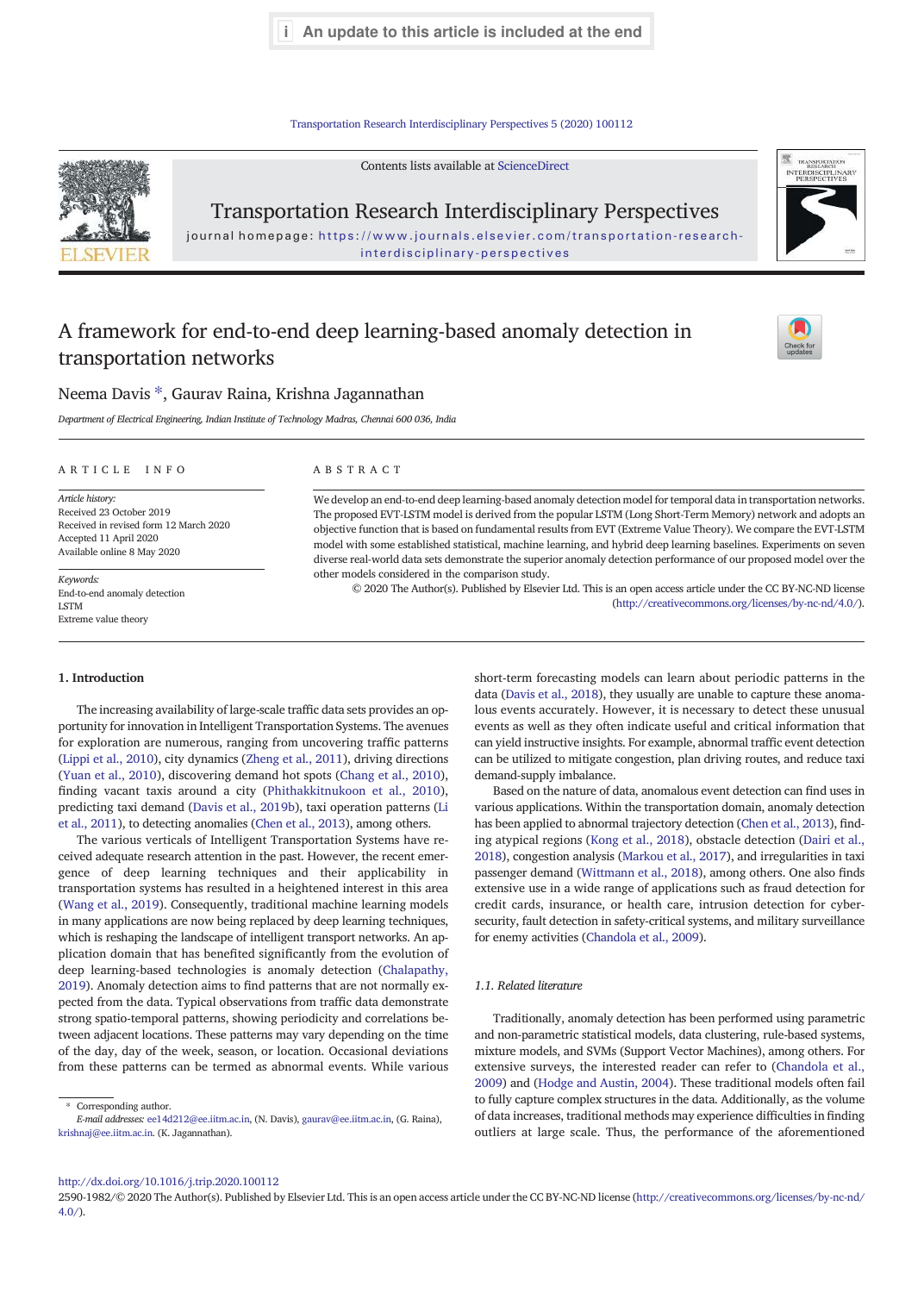algorithms, in detecting outliers, might be sub-optimal for emerging realworld use cases.

In recent years, deep learning-based anomaly detection algorithms have become increasingly popular, with applications in a diverse set of tasks (Chalapathy, 2019). Unsupervised anomaly detection using deep learning has mainly been hybrid in nature. First, the deep neural network learns the complex patterns of the data. Then, the hidden layer representations from this trained network are used as input to traditional anomaly detection algorithms. There are two popular categories of deep learning-based hybrid anomaly detection. The first category consists of methods that analyze the reconstruction errors in an auto-encoder trained over the normal data. A deficiency in the reconstruction of a test point indicates abnormality (Malhotra et al., 2016). The second class of methods utilizes either an autoencoder trained over the normal class to generate a low-dimensional embedding, or a neural network to generate predictions. To identify anomalies, one applies classical methods over the embedding or predictions, such as a parametric distribution assumption (Malhotra et al., 2016), an OC-SVM (One Class-SVM) (Oza and Patel, 2018), *etc.*

While the currently popular hybrid deep learning-based anomaly detection techniques have proven to be effective in multiple tasks, these neural networks are not customized for anomaly detection. Since the hybrid models extract features using a neural network and feed it to a separate anomaly detection method, they fail to influence the representational learning in the hidden layers. A more advanced variant of this approach combines the encoding and detection steps using an appropriate objective function, which is used to train a single neural model that performs both procedures (Ruff et al., 2018). In another related research (Golan and El-Yaniv, 2018), the authors use geometrical transformations to perform end-to-end deep learning-based anomaly detection using CNNs (Convolutional Neural Networks). In (Chalapathy et al., 2018), an OC-SVM objective is implemented in a feed-forward neural network for deep anomaly detection.

The primary focus of the aforementioned literature is on anomaly detection in the context of image data sets. The anomaly detection techniques tailored for images need not necessarily perform well with time-sequences. Therefore, in this study, we aim to develop an end-to-end anomaly detection using LSTM (Long Short-Term Memory) network (Gers et al., 1999), which is a neural network designed for sequential data. By gathering insights from EVT (Extreme Value Theory) (Siffer et al., 2017), we design an end-to-end LSTM-based anomaly detection model. To the best of our knowledge, an LSTM-based end-to-end deep anomaly detection model for transportation data has not been explored in the literature. Further, our objective function and network weight update rules are based on results from EVT. So far, Extreme Value Theory has not been employed in training a neural network model for performing anomaly detection. These features set our research apart from existing literature.<sup>1</sup>

#### *1.2. Our contributions*

We propose an end-to-end deep anomaly detection algorithm, and compare the model against several baseline models: (i) parametric GARCH (Generalized Auto Regressive Conditional Heteroskedasticity) model, (ii) non-parametric OC-SVM model, and (iii) hybrid LSTM anomaly detection models based on different detection rules. The detection rules used in the hybrid deep anomaly detection models are based on Gaussian distribution assumptions, Tukey's method, and EVT. An evaluation across seven diverse data sets shows that our proposed EVT-LSTM model outperforms the traditional statistical, machine learning, and hybrid deep learning baseline models. Through this study, we highlight the need for a customized neural network model in a deep learning-based anomaly detection setting.

The rest of the paper is organized as follows. In Section 2, we explain the traditional baseline models considered for anomaly detection in this study. The hybrid deep anomaly detection model, along with the three detection strategies, is explained in Section 3. It is followed by Section 4, where we introduce our proposed EVT-LSTM model. The experimental settings are provided in Section 5, and the results are outlined in Section 6. We conclude our work in Section 7.

#### 2. Traditional anomaly detection

In this section, we provide brief descriptions of two traditional anomaly detection models considered as baselines in our comparison study.

## *2.1. GARCH model*

Parametric statistical models (Fox, 1972) represent one of the early works on outlier detection in time-series. Several models were subsequently proposed in the literature for parametric anomaly detection, including ARMA (Auto Regressive Moving Average), ARIMA (Auto Regressive Integrated Moving Average), and EWMA (Exponentially Weighted Moving Average), to list a few (Chandola et al., 2009). We assume that the normal data instances are located at the high probability regions of a stochastic model compared to the anomalies that have a low probability. A common practice followed here is to either assume a distribution for the anomalies (Eskin, 2000) or fit a regression model to the data (Chen et al., 2005).

A regression-based anomaly detection technique involves two steps: (a) fit a regression model to the data, (b) the residuals, *i.e.*, the part not explained by the regression model, are used to determine the anomaly scores. A popular choice for regression-based anomaly detection is the GARCH model (Engle, 2001), which is typically applied to financial time-series. A GARCH process is often preferred over other regression models such as ARMA because it imposes a specific structure on the conditional variance of the process. The variance is not assumed to be a constant, making the series non-stationary in nature and rendering them suitable for real-world scenarios. Essentially, the GARCH process models the error variance of the time-series as an ARMA process. The AR part models the variance of the residuals and the MA part models the variance of the process. The time-series  $\varepsilon_t$  at each instance *t* is given by:

$$
\varepsilon_t = \sigma_t w_t,\tag{1}
$$

where,  $w_t$  is discrete white noise with zero mean and unit variance, and  $\sigma_t^2$ is given by:

$$
\sigma_t^2 = \delta_0 + \sum_{i=1}^r \delta_i \sigma_{t-i}^2 + \sum_{i=1}^s \gamma_i \varepsilon_{t-i}^2, \tag{2}
$$

where,  $\delta_i$  and  $\gamma_i$  are the parameters of the model. In other words,  $\varepsilon_t$  is a Generalized Auto Regressive Conditional Heteroskedastic model of order r and s, denoted by GARCH(r, s).

Parametric methods allow the model to be evaluated very rapidly for new instances and are suitable for large data sets; the model grows only with model complexity and not the data size. However, they limit their applicability by enforcing a predetermined distribution to the data. These approaches are accurate only if the data fits the chosen distribution model. The non-parametric approach described below can overcome this disadvantage associated with parametric models.

#### *2.2. OC-SVM model*

Non-parametric methods such as SVMs (Schölkopf et al., 2002) apply local kernel models rather than a single global distribution model to the data. Their popularity stems from the ability to combine speed and low complexity growth of parametric methods with the model flexibility associated with non-parametric methods. Kernel-based methods estimate the density distribution of the input space and identify outliers as lying in regions of low density.

Typically, the SVM model is given a set of training examples labeled as <sup>1</sup> A part of this work has been presented as a conference paper (Davis et al., 2019a, 2019b). belonging to one of two classes. The model tries to divide the training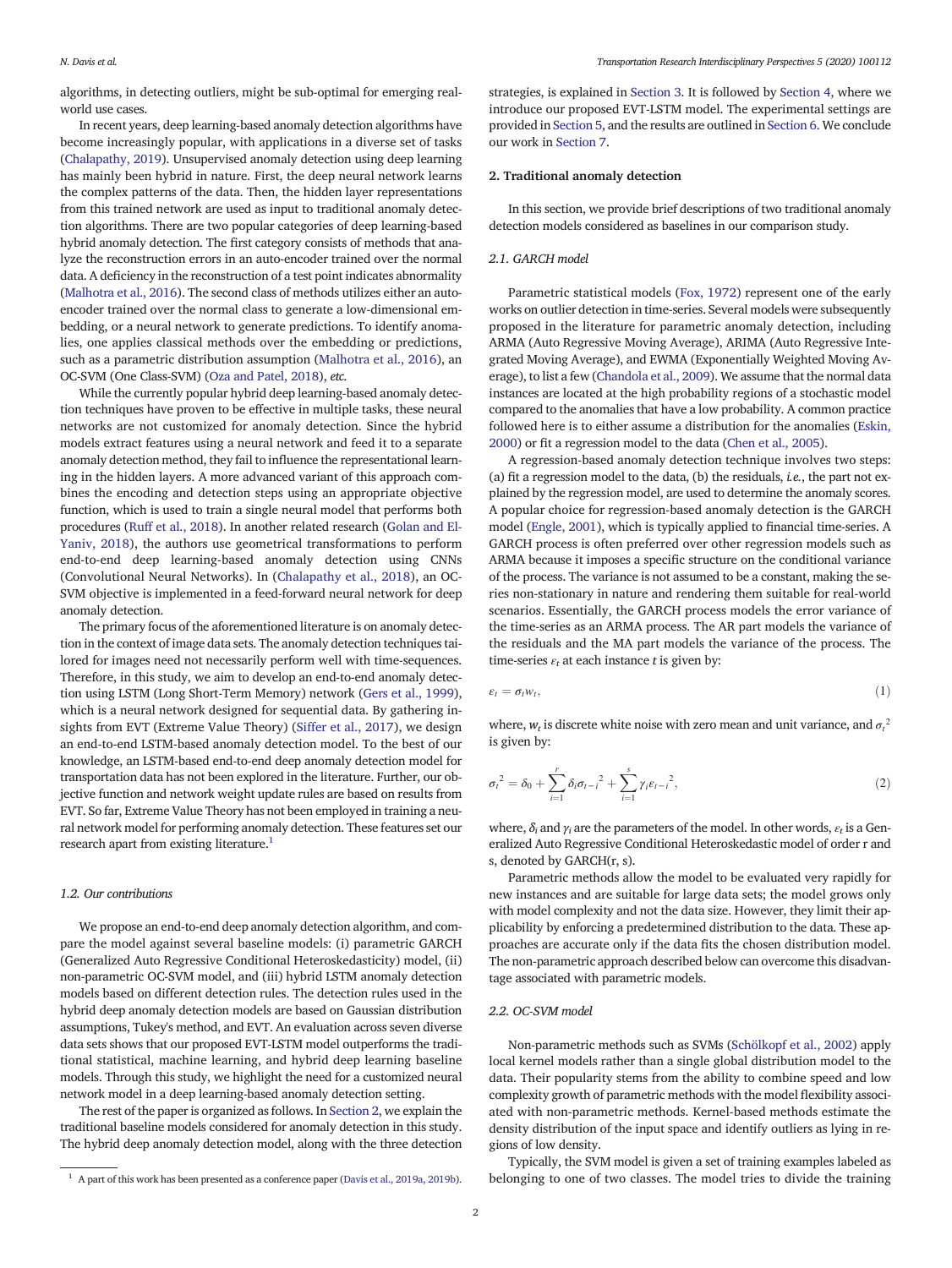sample points into two categories by creating a boundary while penalizing those training samples that fall on the wrong side of the boundary. The SVM model can then make predictions by assigning points to either side of the boundary. For anomaly detection applications, the training examples are often limited. As a result, SVMs are more popularly applied in a one-class setting here, where the SVM model is trained on data that has only one class, that is the *normal* class. This is particularly useful in anomaly detection because by inferring the properties of the normal class, the examples that deviate from the normal class can be identified. The SVM model needs a kernel function that can map the original non-linear observations into a higher-dimensional space in which they are separable. Commonly used kernel functions are Linear, Sigmoid, Gaussian, and RBF (Radial Basis Function) (Schölkopf et al., 2002, Chapter 2). During the testing phase, if a test instance falls within the learned region, it is declared as normal, else it is deemed as anomalous.

The SVM model requires a kernel function, which has to be carefully tuned for obtaining good classification accuracy. Further, the anomaly detection is supervised in nature; it requires prior knowledge of the labels. On the other hand, the recently developed anomaly detection models based on neural networks can perform unsupervised anomaly detection, and hence, have seen widespread use over SVM models for anomaly detection lately.

#### 3. Hybrid deep anomaly detection

Neural networks can perform unsupervised modeling and learn complex time-sequences, which makes them suitable candidates for anomaly detection in large real-world data sets. When we feed non-anomalous data to the network, the model learns the normal behavior of the system. Later, when the network encounters an instance that deviate significantly from the rest of the data, the model classifies it as an anomalous event. This classification is performed on the basis of the prediction errors generated from the model. A high prediction error associated with any sample indicates the presence of a potential anomaly. For performing such prediction error-based anomaly detection, we need *detection rules*. Detection rules are usually traditional statistical or machine learning-based algorithms applied on top of the prediction errors to generate anomaly scores. Anomalous data points are detected based on these anomaly scores and a suitable threshold. In other words, prediction error-based deep anomaly detection is hybrid in nature. Popular detection rules involve thresholding the prediction errors (Wang et al., 2011), making distributional assumptions (Malhotra et al., 2016), or applying machine learning techniques such as an SVM model to the errors (Ergen et al., 2017). We now briefly describe the prediction model and detection rules considered in our study.

#### *3.1. Prediction model*

The LSTM model is a popular neural network architecture widely used for learning temporal sequences (Gers et al., 1999). This motivates the choice of an LSTM network in our anomaly detection setting, as we aim to learn from temporal data and use the predictions to perform detection. At each instant,  $l_b$  number of values are fed into the model to create  $l_a$  number of predictions. The parameters *l<sup>b</sup>* and *l<sup>a</sup>* are known as look-back and look-ahead times respectively. Further, to avoid over-fitting, techniques such as dropout and early stopping are applied.

We divide each data set into training, validation, and test sets. The model learns from the training data, and validates its performance on the hold-out validation data. We assume that the training set is free of anomalies. This is a reasonable assumption as instances of normal behavior are often available in abundance, but instances of anomalous behavior may be rare in real-world use cases. Validation and test sets are comprised of both normal and anomalous samples. First, we feed the training data, *i.e.,* the data without anomalies, to the neural network. This enables the model to learn the normal behavior of the data. Once training is completed, the model utilizes the validation set to derive an appropriate anomaly threshold for that data. Then, the model detects anomalies from a test set

by applying this threshold to the prediction errors obtained. In this work, we define prediction error at time *t* as the absolute difference between the input and the corresponding network output at *t*.

For developing anomaly thresholds on prediction errors, we consider three detection rules: (i) the Gaussian-based technique that assumes a Normal distribution on the prediction errors, (ii) the Tukey's method that does not make any assumptions on the distribution, and (iii) the EVT-based rule that assumes a tail distribution, but makes no assumptions about the parent distribution. Those instances for which the corresponding prediction error values lie beyond the chosen threshold are classified as anomalies. The detection rules are explained below.

#### *3.2. Gaussian-based detection (Malhotra et al., 2016)*

One of the earliest and popular works in prediction-based anomaly detection setting (Malhotra et al., 2016) assumes that the prediction errors from the training set follow a Gaussian distribution. The prediction errors obtained from the LSTM model are fit to a Gaussian distribution. The mean,  $\mu$ , and variance,  $\sigma^2$ , of the distribution are computed using MLE (Maximum Likelihood Estimation) (Myung, 2003). The Log PDs (Probability Densities) of errors are calculated based on the parameters estimated, and they act as anomaly scores. Lower the value of Log PD, higher is the likelihood that the observation is an anomaly. A threshold  $\tau_g$  is determined on the Log PD values based on a validation set containing both normal and anomalous data. The threshold is chosen such that it incurs as few false alerts as possible while detecting all the abnormal instances from the set of observations. A separate test set is used to evaluate the chosen threshold.

#### *3.3. Tukey's method based detection (Wang et al., 2011)*

Tukey's method uses percentiles to set anomaly thresholds without making any distributional assumptions. That is, no quantitative measures, such as the moments of the function, are required to classify the data. In Tukey's method, an instance is marked as an outlier if it lies outside the threshold  $\tau_t = Q_3 + 3 \times (Q_3 - Q_1)$ , where  $Q_1$  is the lower quartile or the  $25<sup>th</sup>$  percentile, and  $Q_3$  is the upper quartile or the 75<sup>th</sup> percentile. The metric  $Q_3 - Q_1$  is known as the interquartile distance. After obtaining the prediction errors from the training, validation, and test sets, the errors are concatenated to calculate the lower quartiles and interquartile distances. Any value lying outside  $\tau_t$  is identified as a potential outlier.

#### *3.4. EVT-based detection (Siffer et al., 2017)*

For a random variable *X*, the CDF (Cumulative Distribution Function) is defined as  $F(x) = P(X \le x)$ . Similarly,  $\tilde{F}(x) = P(X > x)$  denotes the tail distribution. The probability  $P(X > x)$  tends to zero for the extreme events in the system. A key result from EVT (De Haan and Ferreira, 2007) suggests that the distribution of the extreme deviations in any system is not highly sensitive to the parent distribution. In other words, we can accurately compute the probabilities of extreme values without estimating the underlying distribution. Under a weak condition, the extreme events have the same kind of distribution, regardless of the parent distributions, known as the EVD (Extreme Value Distribution):

$$
G_{(\sigma, \gamma)}: y \to \exp\left(-\left(1 + \gamma \frac{y}{\sigma}\right)^{-\frac{1}{\gamma}}\right), \ \gamma \in \mathbb{R}, \ 1 + \gamma \frac{y}{\sigma} > 0,
$$
\n
$$
(3)
$$

where,  $\sigma$  is the scale parameter and  $\gamma$  is the extreme value index of the distribution. Based on the value γ takes, the tail distribution can be Fréchet (γ  $> 0$ ), Gumbel ( $\gamma = 0$ ), or Weibull ( $\gamma < 0$ ). Once we associate an EVD with the tail of an unknown distribution, the probability of the extreme events can be readily computed. Recently, results from EVT have been applied to the problem of anomaly detection in uni-variate data streams (Siffer et al., 2017). In that study, the authors follow the POTs (Peaks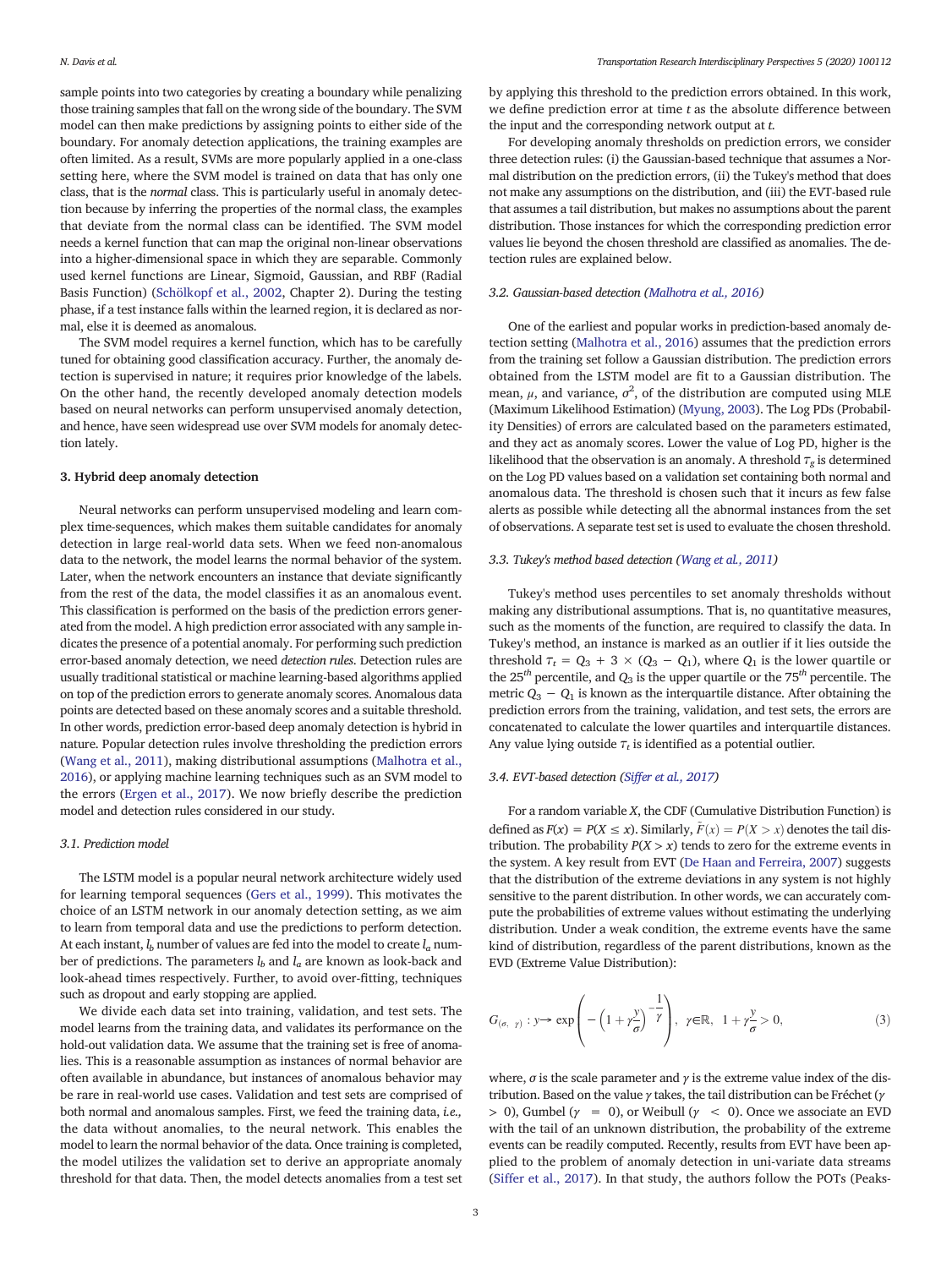Over-Thresholds) approach to design a threshold. Rather than fitting an EVD to the extreme values of *X*, the POTs approach fits a GPD to the excesses *X-T*, where *T* is some initial threshold. Often, *T* is chosen as the 98% quantile. To compute parameter estimates for GPD, we follow the procedure outlined by (Grimshaw, 1993). Once the parameters are obtained, the threshold  $\tau_e$  can be computed as:

$$
\tau_e = T + \frac{\hat{\sigma}}{\hat{r}} \left( \left( \frac{qn}{N_t} \right)^{-\hat{r}} - 1 \right),\tag{4}
$$

where,  $\hat{\sigma}$  and  $\hat{\gamma}$  are the estimated parameters of the GPD, *q* is the desired probability or the risk, *n* is the number of observations, and *N<sup>t</sup>* is the number of peaks, *i.e.*, the number of  $X_i$  s.t.  $X_i > T$ . The probability  $P(X > T_e)$  is calculated for the test set, and those data instances for which  $P(X > T_e) < q$  are classified as plausible anomalies. The authors in (Siffer et al., 2017) recommend choosing a value for *q* within [10−<sup>3</sup> , 10−<sup>5</sup> ], which we follow in our study. More details of this algorithm can be found in (Siffer et al., 2017).

#### 4. End-to-end deep anomaly detection

In Section 1.1, we highlighted the need for developing end-to-end deep learning-based anomaly detection models, especially for time-series data. An end-to-end deep anomaly detection technique involves modifying the objective function of a deep learning model such as an LSTM or a CNN. Modifications are introduced so that the models that were formerly learning patterns for forecasting will now learn to detect deviations from the normal behavior. Instead of first predicting using a neural network and then feeding the predictions to a separate post-processing technique, the outputs of an end-to-end deep anomaly detection model can be directly interpreted as anomaly scores. In (Ruff et al., 2018), the authors combine a CNN with an SVDD (Support Vector Deep Description) objective. The SVDD is a technique similar to the OC-SVM, where a hyper-sphere is used to separate the data instead of a hyper-plane.

Let  $\phi(\cdot; \mathcal{W}) : \mathcal{X} \rightarrow \mathcal{Y}$  be a neural network with *L* layers and a set of weights  $\mathcal{W} = \{\mathbf{W}^1,...,\mathbf{W}^L\}$ . This network maps data from an input space  $\mathcal{X}$  $\subseteq \mathbb{R}^p$  to an output space  $\mathcal{Y} \subseteq \mathbb{R}^q$ . That is,  $\phi(\mathbf{x}; \mathcal{W}) \in \mathcal{Y}$  is the network representation of  $x \in \mathcal{X}$  given by the network  $\phi$  with parameters  $\mathcal{W}$ . The One-Class Deep SVDD objective given in (Ruff et al., 2018), for a CNN model with input  $\{x_1, ..., x_N\}$ , is as follows:

$$
\min_{\mathcal{W}} \frac{1}{N} \sum_{i=1}^{N} ||\phi(\mathbf{x}_i; \mathcal{W}) - \mathbf{c}||^2 + \frac{\lambda}{2} \sum_{i=1}^{L} ||\mathbf{W}^i|| F^2.
$$
 (5)

The first term in the quadratic loss objective function penalizes the distance between every network representation  $\phi(\mathbf{x}_i; \mathcal{W})$  and the center of the hyper-sphere c. The second term penalizes the network weights by employing a network weight decay regularizer with hyper-parameter  $\lambda$  > 0, where  $\|\cdot\|_F$  denotes the Frobenius norm. In (Ruff et al., 2018), the **c** was fixed as the mean of the network predictions that results from performing an initial forward pass on the training data samples. The experiments were conducted for MNIST and CIFAR-10 image data sets.

In order to develop a similar model for time-sequences, we implement the aforementioned objective function in an LSTM model. Interestingly, we find that while this quadratic loss objective function works satisfactorily for anomaly detection in images, it does not fare well for temporal data. When adopted in the LSTM network, we notice that Eq. (5) minimizes the distance between the predictions and their initial mean by reducing the magnitude of the predictions, resulting in a large fraction of false positives. This behavior suggests that an objective function that directly minimizes the network predictions might not be a sensible choice for anomaly detection in temporal data. We recall that the success of hybrid deep learningbased anomaly detection algorithms was mainly attributed to an efficient threshold based on the prediction errors. Therefore, it is natural to explore an objective function that minimizes the prediction errors and not the actual predictions.

Further, in our recent work (Davis et al., 2019a), after comparing different detection strategies for hybrid deep anomaly detection, we noticed the potential of a strategy based on extreme values. We found that an EVT-based detection rule performed better than other popular detection techniques. The superior performance of an EVT-based strategy in a deep learning setting encouraged us to integrate EVT into the objective function of the LSTM model, leading to an end-to-end deep anomaly detection model.

#### *4.1. EVT-LSTM model*

In our study, the inputs  $\{x_1, ..., x_N\}$  in  $\mathcal{X} \subseteq \mathbb{R}^p$  are mapped to the set {*y*1,…,*yN*} inY⊆ℝ. Our EVT-LSTM model is based on the objective function given as follows:

$$
\min_{\mathcal{W}} \frac{1}{N} \sum_{i=1}^{N} \|\mathbf{E}(\phi(\mathbf{x}_i; \mathcal{W})) - \tau_e\|^2 + \frac{\lambda}{2} \sum_{l=1}^{L} \|\mathbf{W}^l\| F^2.
$$
 (6)

Here, instead of minimizing the distance between the network representations and the mean obtained after an initial forward pass as in Eq. (5), we minimize the Euclidean distance between every absolute prediction error  $E(\phi(\mathbf{x}_i; \mathcal{W}))$  and a threshold  $\tau_e$ . The threshold  $\tau_e$  is obtained from Eq. (4), and is updated periodically during the training phase. This form of optimization is called an alternating minimization approach and has been used with similar objective functions in related literature (Ruff et al., 2018; Chalapathy et al., 2018). The objective functions in these related literature minimized a function of the predictions obtained from image data sets. On the other hand, our objective function in Eq. (6) optimizes a function of the prediction errors. Our proposed algorithm is given in Algorithm 1.

Algorithm 1. The training process of the proposed EVT-LSTM model. The threshold  $\tau_e$  is updated every  $k = 20$  epochs.

| <b>Input:</b> Set of examples $(\mathbf{x}_n, y_n)$ , $n \in \{1, , N\}$          |
|-----------------------------------------------------------------------------------|
| <b>Output:</b> Set of decision scores $s_n$ , $n \in \{1, , N\}$                  |
| <b>Initialization:</b> Threshold $\tau_e \leftarrow 0$                            |
| while <i>convergence criteria unmet</i> do                                        |
| Update weights of the network using Eqn. $(6)$                                    |
| for once in every $k$ epochs do                                                   |
| Calculate prediction errors, $E(\hat{y}_n) =  \hat{y}_n - y_n $                   |
| $T \leftarrow \text{InitThreshold}(E(\hat{y}_{n:}))$                              |
| Excesses $\leftarrow \{E(\hat{y}_{n:}) - T E(\hat{y}_{n:}) > T\}$                 |
| Fit a GPD to excesses by using MLE and find $\hat{\gamma}$ , $\hat{\sigma}$       |
| Update $\tau_e$ using Eqn. (4)                                                    |
| $_{\mathrm{end}}$                                                                 |
| end                                                                               |
| Compute decision score $s_n =  \hat{y}_n - y_n  - \tau_e$ for each $\mathbf{x}_n$ |
| if $s_n \geq 0$ then                                                              |
| $\mathbf{x}_n$ is anomalous                                                       |
| else                                                                              |
| $\mathbf{x}_n$ is non-anomalous                                                   |
| end                                                                               |

The threshold  $\tau_e$  is initialized to zero at the beginning of the experiment. During the training phase, the LSTM model tries to optimize the objective function given in Eq. (6). The prediction errors on the training set are calculated every *k* epochs. The 98% empirical quantile of the errors is chosen to set an initial threshold *T* in InitThreshold( $E(\phi(\mathbf{x}; \mathcal{W}))$ ). The excesses occurring above *T* are fit to a GPD using MLE, and the parameters  $\hat{\gamma}$  and  $\hat{\sigma}$  are estimated. Then, using Eq. (4), we calculate the new value for the threshold τ*<sup>e</sup>* . The objective function in Eq. (6) is updated with this recent value of threshold obtained. The next *k* epochs use the modified objective function to train the model, after which the threshold τ*<sup>e</sup>* is again calculated and updated. The training stops when either the convergence is achieved, or the maximum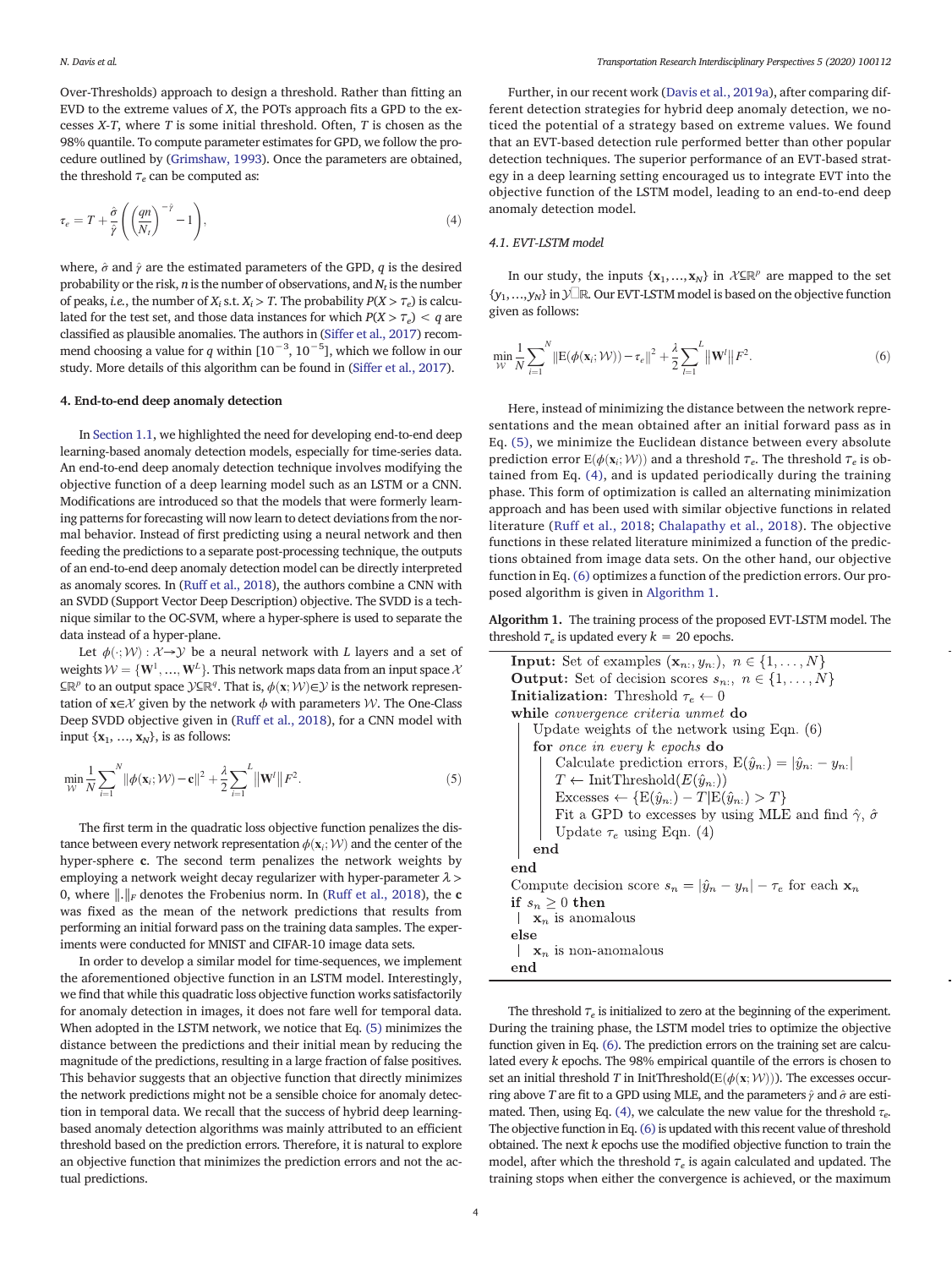number of epochs is reached. Finally, on a test set, the decision scores are calculated and used for classifying instances as anomalous or non-anomalous.

#### 5. Experimental settings

In this section, we discuss the data sets considered, evaluation metrics used, and the procedure for choosing parameters for each anomaly detection model.

#### *5.1. Description of data sets*

Seven diverse real-world data sets are considered in our comparison study. We employ three road traffic-based data sets, two taxi demand data sets, and two data sets from miscellaneous application domains. The travel time, vehicle occupancy, and traffic speed data sets considered are real-time data obtained from a traffic sensor near the Twin Cities Metro area and collected by the Minnesota Department of Transportation. These traffic data sets are available at the Numenta Anomaly Benchmark GitHub repository.<sup>2</sup> The NYC (New York City) taxi demand data set is publicly available at (Taxi and Limousine Commission, 2016) and contains the trip details of government-run street hailing taxis. The proprietary Bengaluru taxi demand data set is acquired from a leading private Indian transportation company dealing with app-based taxi-hailing services. The ECG (electrocardiogram) data is available in (Keogh et al., 2005) and has annotations from a cardiologist to indicate the unusual heartbeat patterns. Bitcoin historic prices are obtained from coindeskr $^3$  package, R.

Brief descriptions of the data sets used are given below.

- 1. Vehicular Travel Time<sup>2</sup>: The travel time data is obtained from a traffic sensor and has 2500 readings from July 10, 2015, to September 17, 2015, with eight marked anomalies. The sensor outputs are obtained from a road link, in intervals of 10 min.
- 2. Vehicular Speed<sup>2</sup>: The data set contains the average speed of all vehicles passing through the traffic detector, obtained in 5 min intervals. A total of 1128 readings for the period September 8, 2015 - September 17, 2015, is available. There are three marked unusual sub-sequences in the data set.
- 3. Vehicle Occupancy<sup>2</sup>: There are a total of 2382 readings indicating the percentage of the time, during a 30-s period, that the detector sensed a vehicle. The data is available for a period of 17 days, from September 1, 2015, to September 17, 2015, and has two marked anomalies. A reading is obtained once in every 5 min, from a traffic sensor for a road link.
- 4. NYC (New York City) Taxi Demand (Taxi and Limousine Commission, 2016): The publicly available NYC data set contains the pick-up locations and time stamps of street hailing yellow taxi services from the period of January 1, 2016, to February 29, 2016. The data is aggregated over 15 min time intervals in 1 km $^2$  grids. This spatio-temporal aggregation results in sequences of length 5760 from more than 700 grids. We pick three time-sequences (S1, S2, and S3) with clearly apparent anomalies from data aggregated.
- 5. Bengaluru Taxi Demand: This data set has GPS traces of passengers booking a taxi by logging into the service provider's mobile application. Similar to the NYC data set, this data is also available for January and February 2016. We aggregate the data over 15 min periods in 1  $\text{km}^2$ grids and pick three sequences with clearly visible anomalies. Similar to NYC data set, we have time-sequences, each of length 5760, from around 740 grids.
- 6. ECG (Electrocardiogram) (Keogh et al., 2005): There are a total of 21,600 readings, with three unusual sub-sequences labeled as anomalies. The data set has a repeating pattern, with some variability in the period length.
- 7. Bitcoin Prices<sup>3</sup>: Historical bitcoin prices are available for the period from January 1, 2017, to May 27, 2019. The fraction of anomalies in this data

#### Table 1

Appropriate ARIMA(*p*, *d*, *q*)-GARCH(*r*, *s*) models obtained for each data set, by varying *p*, *q* in the range [0, 5], *d* in [0, 1], and *r*, *s* in [1, 2]. The anomaly thresholds are obtained from a hold-out validation set, so that as few false positives are incurred.

| Data Sets             |                | Model                      | Threshold |
|-----------------------|----------------|----------------------------|-----------|
| Vehicular Travel Time |                | ARIMA(1, 0, 3)-GARCH(1, 1) | 0.016     |
| Vehicular Speed       |                | ARIMA(0, 1, 4)-GARCH(1, 1) | 0.036     |
| Vehicle Occupancy     |                | ARIMA(0, 1, 1)-GARCH(1, 1) | 0.433     |
| NYC Taxi Demand       | S1             | ARIMA(0, 1, 3)-GARCH(1, 1) | 0.009     |
|                       | S <sub>2</sub> | ARIMA(3, 0, 4)-GARCH(1, 1) | 0.047     |
|                       | S <sub>3</sub> | ARIMA(2, 1, 2)-GARCH(2, 2) | 0.051     |
| Bengaluru Taxi Demand | S1             | ARIMA(1, 0, 3)-GARCH(1, 2) | 0.064     |
|                       | S <sub>2</sub> | ARIMA(3, 1, 3)-GARCH(1, 1) | 0.003     |
|                       | S <sub>3</sub> | ARIMA(1, 0, 1)-GARCH(1, 2) | 0.060     |
| Electrocardiogram     |                | ARIMA(4, 1, 2)-GARCH(1, 1) | $10^{-6}$ |
| <b>Bitcoin Prices</b> |                | ARIMA(2, 1, 2)-GARCH(1, 1) | 0.025     |

set of 877 readings is observed to be 0.06%, most of them occurring around the beginning of the year 2018.

#### *5.2. Evaluation metrics*

We consider three evaluation metrics for comparing our models: (i) Precision, *P*, (ii) Recall, *R*, and (iii) F1-score, *F1*, which is the harmonic mean of Precision and Recall. Min-max normalization is performed on every data set before modeling and evaluation.

1. Precision, *P*:

$$
P = \frac{\text{True positives}}{\text{True positives} + \text{False positives}}\tag{7}
$$

2. Recall, *R*:

$$
R = \frac{\text{True positives}}{\text{True positives} + \text{False negatives}}\tag{8}
$$

3. F1-score, *F1*:

$$
F = 2 \cdot \frac{P \times R}{P + R}.\tag{9}
$$

True positives are the anomalous instances that have been correctly classified as anomalies by the model. Similarly, true negatives are the instances correctly identified as non-anomalous data. False positives are the non-anomalies incorrectly classified as anomalous, and false negatives are the incorrectly identified anomalies. Since F1-score summarizes both Precision and Recall, we consider the model with the highest F1-score as the superior anomaly detection technique. For each data set, we manually select the validation and test sets so that they contain both anomalous and nonanomalous instances while preserving the seasonality in the sequences. The training-validation-test split is approximately 60–10–30.

#### *5.3. Parameter selection*

In order to perform efficient anomaly detection, it is necessary to set appropriate hyper-parameters and anomaly thresholds for each model. The suitable set of parameters and thresholds vary with the use case considered. Below, we briefly discuss the procedures through which the parameters are shortlisted for each anomaly detection model.

<sup>2</sup> https://github.com/numenta/NAB/tree/master/data

<sup>&</sup>lt;sup>3</sup> https://cran.r-project.org/package=coindeskr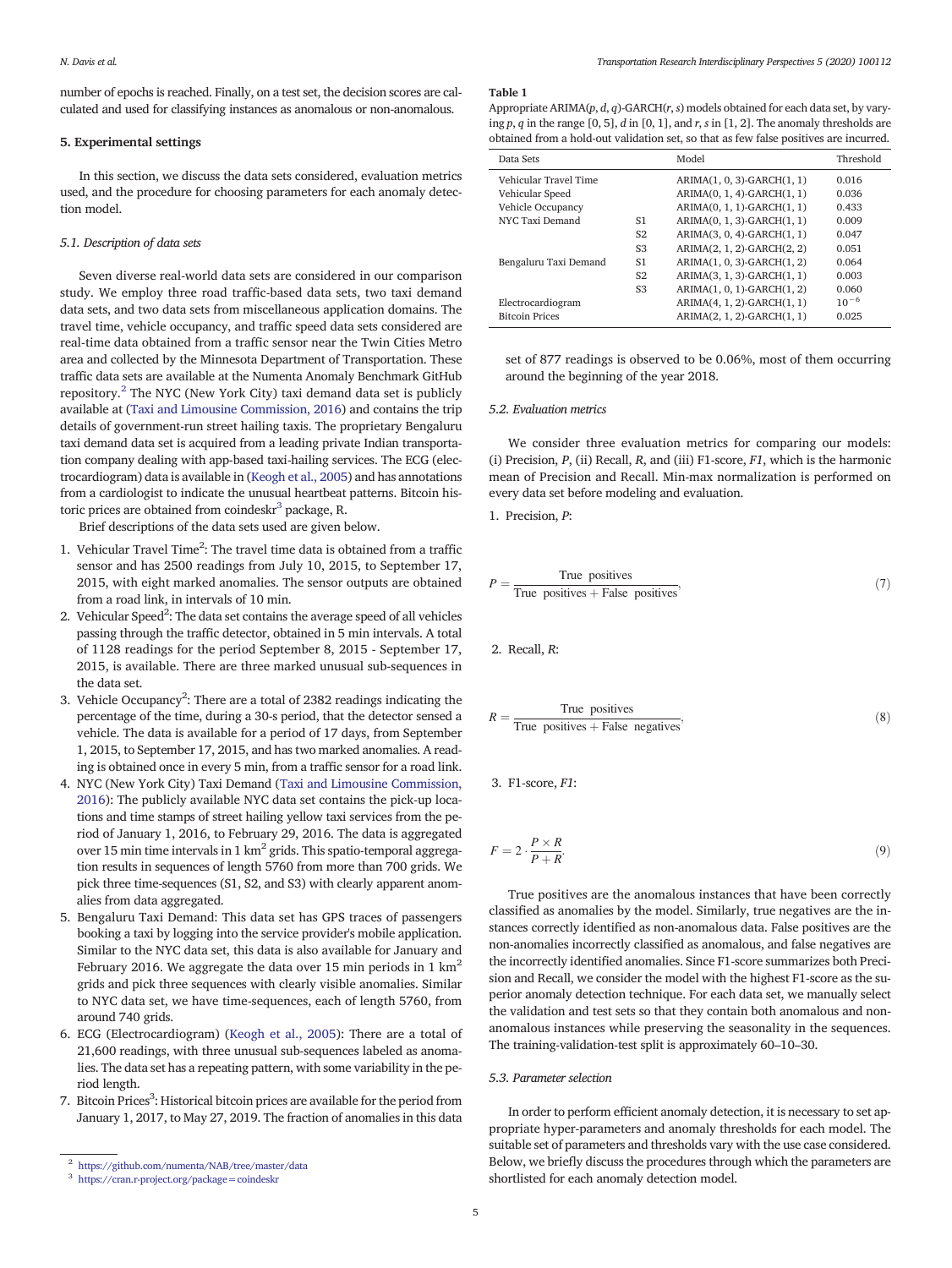#### Table 2

The shortlisted OC-SVM models for the data sets considered. We consider Linear, Sigmoid, Polynomial, and RBF kernels, and vary  $\alpha$  between [0.0001, 0.1].

| Data Sets             |                | Kernel Setting  |
|-----------------------|----------------|-----------------|
| Vehicular Travel Time |                | RBF(0.0001)     |
| Vehicular Speed       |                | Poly(0.0001)    |
| Vehicle Occupancy     |                | RBF(0.0001)     |
| NYC Taxi Demand       | S1             | RBF(0.0001)     |
|                       | S <sub>2</sub> |                 |
|                       | S <sub>3</sub> |                 |
| Bengaluru Taxi Demand | S1             | RBF(0.0001)     |
|                       | S <sub>2</sub> |                 |
|                       | S <sub>3</sub> |                 |
| Electrocardiogram     |                | Linear          |
| <b>Bitcoin Prices</b> |                | Sigmoid(0.0001) |
|                       |                |                 |

#### *5.3.1. GARCH model*

For every data set, time-sequences are generated based on the training data. For Bengaluru and NYC taxi demand data sets, the temporal aggregation is performed at sampling periods of 15 min. Then, by varying the *p*, *q*, and *d* parameters of an ARIMA(*p*, *d*, *q*) process between [1, 5], appropriate models are chosen for every time-sequence. The residuals obtained from fitting the ARIMA processes are then modeled as suitable GARCH(*r*, *s*) processes. We find that suitable values for parameters *r* and *s* often lie in the range [1, 2]. Once appropriate models are developed, anomaly scores are obtained based on the deviation of the GARCH predictions from the actual values. An anomaly threshold is set based on the validation set and examined on a test set. The parameters of the fitted ARIMA-GARCH models, along with the anomaly thresholds are given in Table 1.

#### *5.3.2. OC-SVM model*

Appropriate kernel functions are crucial for satisfactory anomaly detection performance of SVMs, and the choices vary with the data sets considered. In our study, we consider Linear, RBF, Polynomial, and Sigmoid kernels. Another important parameter is the kernel coefficient  $\alpha$  for the RBF, Polynomial, and Sigmoid kernels. After varying  $\alpha$  in the range [0.0001, 0.1], a value of 0.0001 is found to suit most of the data sets considered. For every use case, we ran multiple SVM models on the training data, with different parameters chosen from the range of values considered. Then, suitable choices are made by observing the classification accuracy on a hold-out validation set. Finally, the best OC-SVM model obtained is used to detect anomalies on a test set. The shortlisted OC-SVM models are given in Table 2.

#### *5.3.3. Hybrid LSTM models*

Before training any neural network model, it is essential to set appropriate hyper-parameter values. These parameters cannot be inferred while

#### Table 3

The LSTM architectures for the data sets considered. For each data set, hyper-parameters are chosen after running the TPE (Tree-structured Parzen Estimator) Bayesian Optimization algorithm.

| Data Sets                       | <b>LSTM</b> Architecture                                                          |
|---------------------------------|-----------------------------------------------------------------------------------|
| Vehicular Travel<br><b>Time</b> | 1 Recurrent layer: {20}, Dropout: 0.2,<br>1 Dense layer: {1}, Learning rate: 0.01 |
| Vehicular Speed                 | 1 Recurrent layer: {60}, Dropout: 0.19,                                           |
|                                 | 1 Dense layer: {1}, Learning rate: 0.0001                                         |
| Vehicle Occupancy               | 1 Recurrent layer: {50}, Dropout: 0.23,                                           |
|                                 | 1 Dense layer: {1}, Learning rate: 0.0001                                         |
| NYC Taxi Demand                 | 2 Recurrent layers: {50, 20}, Dropout: 0.4,                                       |
|                                 | 1 Dense layer: {24}, Learning rate: 0.0001                                        |
| Bengaluru Taxi                  | 2 Recurrent layers: {20, 10}, Dropout: 0.25,                                      |
| Demand                          | 1 Dense layer: {24}, Learning rate: 0.0001                                        |
| Electrocardiogram               | 2 Recurrent layers: {60, 30}, Dropout: 0.1,1 Dense layer: {5},                    |
|                                 | Learning rate: 0.05                                                               |
| <b>Bitcoin Prices</b>           | 1 Recurrent layer: {10}, Dropout: 0.1,1 Dense layer: {1},                         |
|                                 | Learning rate: 0.0001                                                             |

#### Table 4

The chosen false positive regulator values for the LSTM-based hybrid anomaly detection models. While the thresholds for both Gaussian and Tukey's method based models vary significantly with each data set considered, the probability values for EVT-based detection is found to remain within  $[10^{-3}, 10^{-5}]$ .

| Data Sets             | Hybrid LSTM Models |                     |                  |           |
|-----------------------|--------------------|---------------------|------------------|-----------|
|                       |                    | Gaussian $(\tau_o)$ | Tukey $(\tau_t)$ | EVT $(q)$ |
| Vehicular Travel Time |                    | $-20$               | 572.9            | $10^{-4}$ |
| Vehicular Speed       |                    | $-18$               | 24.4             | $10^{-3}$ |
| Vehicle Occupancy     |                    | $-23$               | 12.9             | $10^{-5}$ |
| NYC Taxi Demand       | S1                 | $-19$               | 12.1             | $10^{-5}$ |
|                       | S <sub>2</sub>     | $-17$               | 12.8             | $10^{-5}$ |
|                       | S <sub>3</sub>     | $-15$               | 10.5             | $10^{-5}$ |
| Bengaluru Taxi Demand | S1                 | $-25$               | 33.5             | $10^{-4}$ |
|                       | S <sub>2</sub>     | $-18$               | 27.1             | $10^{-4}$ |
|                       | S <sub>3</sub>     | $-25$               | 14.0             | $10^{-4}$ |
| Electrocardiogram     |                    | $-23$               | 0.1              | $10^{-4}$ |
| <b>Bitcoin Prices</b> |                    | $-17$               | 12.961.8         | $10^{-3}$ |

training the model as they correspond to the model selection task and influence the speed of the learning process. Hyper-parameters pertaining to the model selection task include topology and size of the network. Similarly, mini-batch size, drop out, and learning rate are some of the hyperparameters that affect the speed and quality of the learning process. Since the selection of the suitable hyper-parameters is not a trivial task, we employ a Bayesian Optimization technique known as the TPE (Tree-structured Parzen Estimator) algorithm (Bergstra et al., 2011) for this exercise. We consider a fully connected dense layer with Relu activation as the output layer. The objective to be minimized is the Mean Squared Error, for which we use the Adam optimizer (Kingma and Ba, 2014). All the LSTMbased models are trained for 100 epochs, with a mini-batch size of 64.

The hyper-parameters shortlisted for each data set are given in Table 3. For the ECG data, we follow the architecture given in (Singh, 2017), where the authors have shortlisted suitable parameters for this data set. The limited availability of readings for data sets such as traffic speed, travel time, vehicle occupancy, and bitcoin prices suggest small look-back and lookahead periods. Since we have over 10 million points for the two taxi demand data sets, we can have a larger look-back time. For scenarios with large *l<sup>b</sup>* , we find that the LSTM learns better representations of the data, aiding the anomaly detection process.

A key parameter that can influence the accuracy of the detection algorithms is the false positive regulator. For the Gaussian or Tukey's method based detection rule, this parameter is the corresponding threshold  $\tau_{\varphi}$  or τ*t* . For EVT-based techniques, the desired probability *q* is the false positive regulator. We select a threshold  $\tau_g$  for the Gaussian-based hybrid anomaly detection such that the threshold maximizes the F1-score on the validation set. The threshold  $\tau_t$  for the Tukey's method is directly obtained from the entire set of prediction errors, based on a simple quantile calculation. For both hybrid and end-to-end EVT-LSTM deep learning models, we follow similar procedures to set the parameters for EVT rule. Prediction errors from the training and validation sets are concatenated to form an initialization data stream. The desired probability *q* for the EVT-based rule is chosen based on this data stream. We use the same sequence to choose the initial threshold *T*, which is typically set to 98% quantile. The false positive regulator *q* is chosen such that the EVT algorithm detects all the anomalous instances from the data stream. The chosen values for the false positive regulators of the hybrid LSTM-based techniques are given in Table 4.

#### *5.3.4. EVT-LSTM model*

The hyper-parameters and false positive regulators chosen for hybrid LSTM models are used for the EVT-LSTM model as well. We follow the guidelines in (Ruff et al., 2018) while setting the hyper-parameter  $\lambda$  for the network weight regularizer. The threshold is updated every  $k = 20$ epochs. The values chosen for hybrid deep learning models seem to suit end-to-end deep learning models, for most of the scenarios considered. An exception is the Bengaluru taxi demand data set, where the suitable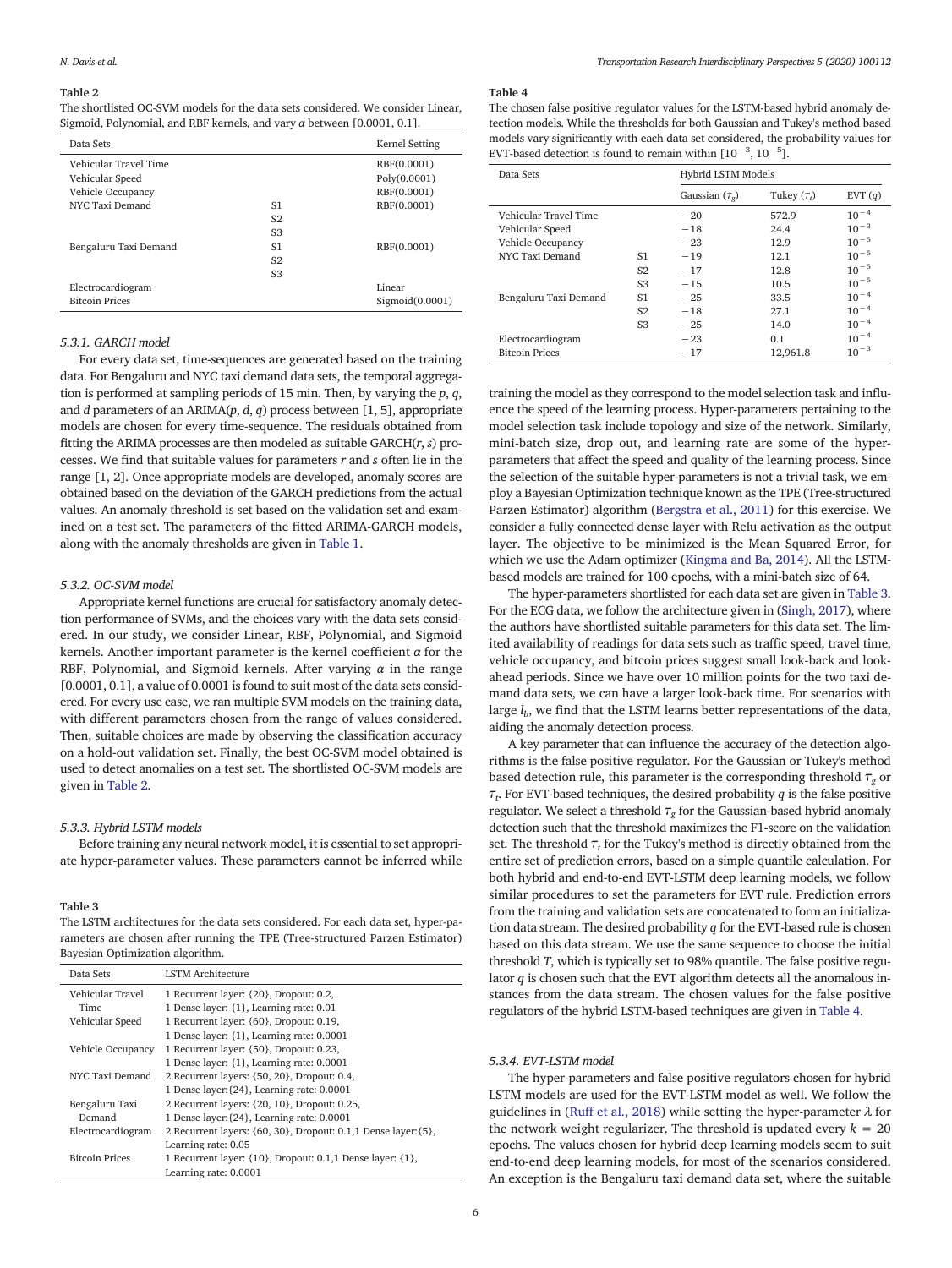#### Table 5

*P*-values obtained on statistical testing. Null hypothesis is rejected if the *p*-values are found to lie below 0.001. In all the data sets considered, the null hypothesis that the tail distribution follows a GPD is accepted.

| Data Sets             |                | P-values |
|-----------------------|----------------|----------|
| Vehicular Travel Time |                | 0.005    |
| Vehicular Speed       |                | 0.005    |
| Vehicle Occupancy     |                | 0.370    |
| NYC Taxi Demand       | S1             | 0.805    |
|                       | S <sub>2</sub> | 0.056    |
|                       | S <sub>3</sub> | 0.147    |
| Bengaluru Taxi Demand | S1             | 0.570    |
|                       | S <sub>2</sub> | 0.180    |
|                       | S <sub>3</sub> | 0.006    |
| Electrocardiogram     |                | 0.002    |
| <b>Bitcoin Prices</b> |                | 0.051    |

value for *<sup>q</sup>* turns out to be 10−<sup>5</sup> . Nevertheless, the best choices for the probability *q* remain within  $[10^{-3}, 10^{-5}]$ .

#### 6. Results

In this section, we analyze whether the tails of the prediction error distributions follow a GPD, and present results from the numerical tests performed.

#### *6.1. Statistical tests*

We conduct a statistical test known as the A-D (Anderson-Darling) test (Stephens, 1974) to check whether the tail distribution follows a GPD. The A-D test can be used to assess whether a sample of the data comes from a particular probability distribution. This test makes use of the specific distribution while calculating the critical values. The test statistic  $A^2$  calculates the distance between the hypothesized distribution and the empirical CDF of the data. The null hypothesis states that the data follow a specific distribution, which is GPD in our case. Based on the test static and the pvalues obtained, the null hypothesis can (cannot) be rejected. The A-D test is a modification of the KS (Kolmogorov-Smirnov) test (Massey Jr, 1951), and gives more weight to the tails than does the KS test. We conduct the A-D test on the excesses *X-T*, *i.e.*, on the prediction errors lying above the empirical threshold *T*. The p-values obtained from this statistical test are given in Table 5. We reject the null hypothesis for each data set if the corresponding p-value lies below 0.001. From the table, we find that the prediction error distribution tail appears to follow GPD, for all the data sets considered. This finding supports our proposal to employ an EVT-based detection rule.

#### *6.2. Numerical results*

Table 6 contains the anomaly detection performance of various models across different data sets, based on the F1-score metric. We draw the following inferences from the table:

- The poor performance of the parametric GARCH models suggest that assuming a particular distribution on the prediction errors can critically affect anomaly detection accuracy.
- Deep learning-based anomaly detection algorithms exhibit superior detection accuracy over statistical and machine learning-based algorithms across seven diverse data sets.
- Out of the two classes of deep learning-based anomaly detection models considered, an end-to-end detection algorithm outperforms hybrid detection models on a broad variety of data sets.

When the parametric GARCH model is employed for anomaly detection, we observe that the model has a sufficiently high Recall, but very low Precision. The threshold chosen based on the validation set classifies a large number of non-anomalies as anomalous on the test set. Thus, the overall anomaly detection performance is affected by the presence of several false positives, resulting in a low F1-score value. Exceptions to this behavior are observed with vehicle occupancy data set and to an extent, with the bitcoin prices data. The magnitude of the anomalies is much higher than that of the non-anomalies in these data sets, which appears to be the reason behind this exception.

The OC-SVM model achieves a higher detection accuracy compared to statistical GARCH model but does not fare well compared to the deep learning variants. They also showcase high Recall and poor Precision values. On the other hand, a single value of kernel coefficient  $\alpha$  (0.0001) proved to be a satisfactory fit for all the data sets considered.

On comparing hybrid and end-to-end deep anomaly detection models, we see that the proposed end-to-end EVT-LSTM model shows superior detection accuracy. The anomaly detection requires no post-processing tools, and the performance is always at least as good as that of the hybrid models considered, for the majority of data sets considered. This observation suggests that a deep learning model customized for anomaly detection can provide better accuracy results than running traditional algorithms on a deep learning model developed for forecasting. The only exception is observed in the ECG data set, which can be attributed to the anomaly labeling scheme followed. The labeling scheme employed in this data set marks an entire period of the ECG signal as anomalous in case any point in that period is an anomaly. In other words, we deal with *collective* anomalies in this data set. The fraction of anomalies is, hence, higher in the ECG data set compared to other data sets that have point anomalies. Thus, the anomalies cover a broad spectrum above the upper quartile of prediction errors for the ECG data. Since the Tukey's method thresholds the raw prediction errors based on the upper quartile, it results in good anomaly detection for

#### Table 6

The anomaly detection performance of various models considered in the study, across diverse data sets, based on F1-score. The proposed end-to-end EVT-LSTM deep anomaly detection model is observed to perform better compared to the statistical, machine learning and hybrid deep learning techniques considered.

| Data Sets             |                | <b>Anomaly Detection Models</b> |        |                               |                        |                             |                       |
|-----------------------|----------------|---------------------------------|--------|-------------------------------|------------------------|-----------------------------|-----------------------|
|                       |                | GARCH                           | OC-SVM | <b>LSTM</b><br>Tukey (Hybrid) | LSTM Gaussian (Hybrid) | <b>LSTM</b><br>EVT (Hybrid) | EVT-LSTM (End-to-End) |
| Vehicular Travel Time |                | 0.01                            | 0.04   | 0.07                          | 0.21                   | 0.36                        | 0.36                  |
| Vehicular Speed       |                | 0.18                            | 0.56   | 0.79                          | 0.74                   | 0.79                        | 0.79                  |
| Vehicle Occupancy     |                | 1.0                             | 0.33   | 0.5                           | 1.0                    | 1.0                         | 1.0                   |
| NYC Taxi Demand       | S <sub>1</sub> | 0.002                           | 0.03   | 0.25                          | 1.0                    | 1.0                         | 1.0                   |
|                       | S <sub>2</sub> | 0.005                           | 0.16   | 0.14                          | 0.33                   | 1.0                         | 1.0                   |
|                       | S <sub>3</sub> | 0.007                           | 0.6    | 0.66                          | 0.86                   | 0.86                        | 0.86                  |
| Bengaluru Taxi Demand | S <sub>1</sub> | 0.03                            | 0.29   | 0.47                          | 0.57                   | 1.0                         | 1.0                   |
|                       | S <sub>2</sub> | 0.002                           | 0.12   | 0.08                          | 0.5                    | 0.5                         | 0.66                  |
|                       | S <sub>3</sub> | 0.04                            | 0.44   | 0.26                          | 0.54                   | 0.62                        | 0.72                  |
| Electrocardiogram     |                | 0.1                             | 0.22   | 0.49                          | 0.32                   | 0.37                        | 0.28                  |
| <b>Bitcoin Prices</b> |                | 0.52                            | 0.31   | 0.19                          | 0.83                   | 0.83                        | 0.84                  |
|                       |                |                                 |        |                               |                        |                             |                       |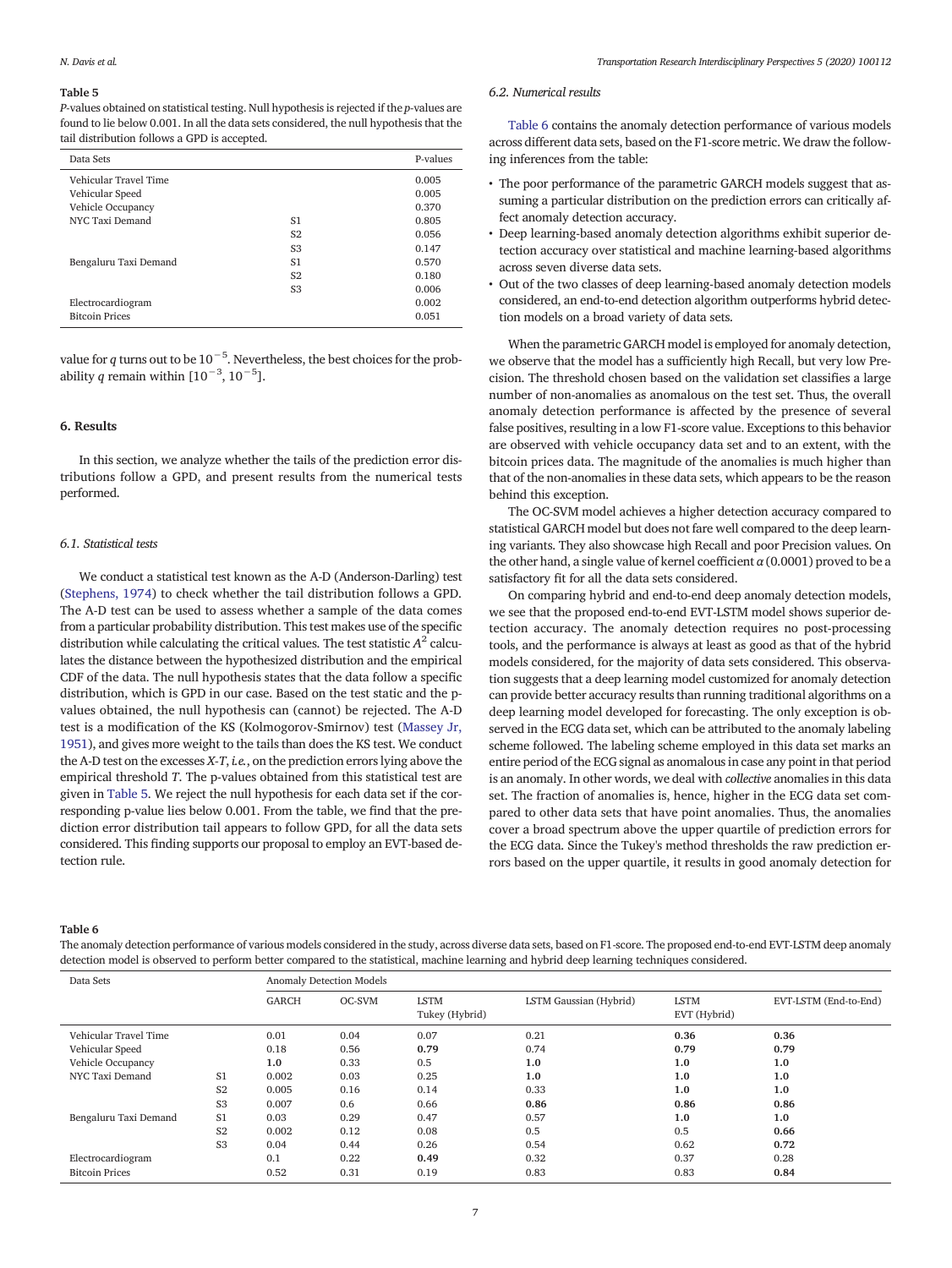the ECG data set. This finding suggests that a simple threshold based on the magnitude of prediction errors might be sufficient when the fraction of anomalies in the data set is relatively high. Generally, Tukey's method detects most of the anomalies but results in a large number of false positives, similar to GARCH and OC-SVM models. This behavior is not desirable in an anomaly detection setting.

An important observation is made regarding the variability in false positive regulator values of various methods. Recalling the results from Table 4, we find high variability in the false positive regulator values of Gaussian and Tukey detection rules. The choices for thresholds  $\tau_g$  and  $\tau_e$ vary significantly with the data set considered. While  $\tau_{\varphi}$  varies between [−15, −25], τ*<sup>t</sup>* is found to take values between [0.11, 12,961.8]. The dependence of the anomaly thresholds on the time-sequence considered limits the applicability of such detection rules. On the other hand, the only free parameter for EVT-based detection, the probability *q*, does not appear to have a significant dependence on the data set. This false positive regulator is found to stay within the range  $[10^{-3}, 10^{-5}]$ . A false positive parameter with low dependency on the data sets is highly preferred in real-world settings, thereby strengthening the case of a detection algorithm based on EVT.

The accuracy improvement obtained by our proposed model on data sets originating from different verticals of transportation suggests the generalization capability of the end-to-end deep learning-based EVT-LSTM model. The model can be used in conjunction with a broad range of data sets. Further, it requires no separate post-processing techniques, which is a clear advantage over the popular hybrid deep learning-based anomaly detection models. Our model is also unsupervised in nature and requires no anomaly labels.

In summary, considering data sets from various verticals of transportation networks, we found that an end-to-end deep learning-based anomaly detection algorithm holds great potential in detecting abnormal traffic instances. Our proposed EVT-LSTM model accurately detected anomalous traffic speed, vehicle occupancy, travel time, and taxi demand instances, in addition to data sets from medical and financial domains.

#### 7. Conclusions

We conclude with a summary of our contributions, and some avenues for further research.

#### *7.1. Contributions*

In this study, we explored anomaly detection techniques for various transportation based data sets such as traffic speed, travel time, vehicular occupancy, and taxi demand, among others. Detection of anomalies can aid Intelligent Transportation Systems by providing recommendations for better road network and traffic management. For example, the sudden drops in traffic speed can be indicators of road accidents. The detection of such events can facilitate the timely intervention of officials to deal with possible emergencies. An unusual increase in travel time may be related to traffic congestion. These events may occur even on very short timescales, and can be utilized by the drivers to follow less congested routes. Anomaly detection also finds applications in ride-hailing taxi services. Unexpected spikes in the demand for taxis may be used by taxi service providers to reroute additional drivers to meet the sudden rise in demand. Motivated by the role of anomalous event detection in such scenarios, we developed an end-to-end deep learning-based algorithm that performs unsupervised and near real-time anomaly detection for transportation networks.

The key contributions of this paper are outlined below.

- We proposed a novel end-to-end deep anomaly detection algorithm for temporal data that incorporates concepts from EVT (Extreme Value Theory) into the objective function of an LSTM (Long Short-Term Memory) deep learning model.
- The proposed EVT-LSTM model does not require additional postprocessing techniques. The output network representations from our model can be directly utilized for anomaly detection, which is a clear

advantage over the currently popular hybrid deep learning-based detection models that require separate post-processing tools.

- We observed the superior anomaly detection performance of the EVT-LSTM model across seven diverse data sets, by comparing against established statistical, machine learning, and hybrid deep learning baseline models. The proposed model was able to detect true positives faithfully while incurring as few false positives as possible.
- We highlighted the need for a customized neural network model in a deep learning-based anomaly detection setting.

#### *7.2. Avenues for future research*

There are numerous avenues that merit further attention. For additional validation of the proposed algorithm, new data sets can be introduced. While our algorithm employs an objective function based on EVT, it would be useful to explore other objective functions, to enhance the detection accuracy. Further, it is necessary to identify and quantify the factors that cause anomalies. The work in (Huang et al., 2018) employs a Markov machine to model traffic speed and volume data and use mutual information to find the potential causes for anomalies. Correlation matrices (Hojati et al., 2016) and decision trees (Zhang and Chen, 2019) have been utilized to measure the impact of accidents and weather effects on travel time. While several deep learning models have used features to improve the prediction accuracy of a variable (Koesdwiady et al., 2016), there are limited investigations on the influences of various input features on anomalous events in deep learning-based models.

#### References

- Bergstra, J.S., Bardenet, R., Bengio, Y., Kégl, B., 2011. Algorithms for hyper-parameter optimization. Advances in Neural Information Processing Systems, pp. 2546–2554.
- Chalapathy, R., Chawla, S., 2019. Deep learning for anomaly detection: A survey, arXiv preprint arXiv:1901.03407.
- Chalapathy, R., Menon, A.K., Chawla, S., 2018. Anomaly detection using one-class neural networks, arXiv preprint arXiv:1802.06360.
- Chandola, V., Banerjee, A., Kumar, V., 2009. Anomaly detection: a survey. ACM Comput. Surv. 41, 15–73.
- Chang, H.-w., Tai, Y.-c., Hsu, J.Y.-j., 2010. Context-aware taxi demand hotspots prediction. Int. J. Bus. Intell. Data Mining 5, 3–18.
- Chen, D., Shao, X., Hu, B., Su, Q., 2005. Simultaneous wavelength selection and outlier detection in multivariate regression of near-infrared spectra. Anal. Sci. 21, 161–166.
- Chen, C., Zhang, D., Castro, P.S., Li, N., Sun, L., Li, S., Wang, Z., 2013. iBOAT: isolation-based online anomalous trajectory detection. IEEE Trans. Intell. Transp. Syst. 14, 806–818.
- Dairi, A., Harrou, F., Sun, Y., Senouci, M., 2018. Obstacle detection for intelligent transportation systems using deep stacked autoencoder and *k*-nearest neighbor scheme. IEEE Sensors J. 18, 5122–5132.
- Davis, N., Raina, G., Jagannathan, K., 2018. Taxi demand forecasting: a hedge-based tessellation strategy for improved accuracy. IEEE Trans. Intell. Transp. Syst. 19, 3686–3697.
- Davis, N., Raina, G., Jagannathan, K., 2019a. LSTM-based anomaly detection: Detection rules from extreme value theory. Proceedings of the EPIA Conference on Artificial Intelligence. Springer, pp. 572–583.
- Davis, N., Raina, G., Jagannathan, K., 2019b. Grids versus graphs: Partitioning space for improved taxi demand-supply forecasts, arXiv preprint arXiv:1902.06515.
- De Haan, L., Ferreira, A., 2007. Extreme Value Theory: An Introduction. Springer Science & Business Media.
- Engle, R., 2001. GARCH 101: the use of ARCH/GARCH models in applied econometrics. J. Econ. Perspect. 15, 157–168.
- Ergen, T., Mirza, A.H., Kozat, S.S., 2017. Unsupervised and semi-supervised anomaly detection with LSTM neural networks, arXiv preprint arXiv:1710.09207.
- E. Eskin, Anomaly detection over noisy data using learned probability distributions, in: Proceedings of the International Conference on Machine Learning, Morgan Kaufmann Publishers Inc., 2000, pp. 255–262.
- Fox, A.J., 1972. Outliers in time series. J. R. Stat. Soc. Ser. B Methodol. 34, 350–363.
- Gers, F.A., Schmidhuber, J., Cummins, F., 1999. Learning to forget: Continual prediction with LSTM. Proceedings of the International Conference on Artificial Neural Networks, IET, pp. 850–855.
- Golan, I., El-Yaniv, R., 2018. Deep anomaly detection using geometric transformations. Advances in Neural Information Processing Systems, pp. 9758–9769.
- Grimshaw, S.D., 1993. Computing maximum likelihood estimates for the generalized pareto distribution. Technometrics 35, 185–191.
- Hodge, V., Austin, J., 2004. A survey of outlier detection methodologies. Artif. Intell. Rev. 22, 85–126.
- Hojati, A.T., Ferreira, L., Washington, S., Charles, P., Shobeirinejad, A., 2016. Modelling the impact of traffic incidents on travel time reliability. Transportation Research Part C: Emerging Technologies 70, 86–97.
- Huang, T., Liu, C., Sharma, A., Sarkar, S., 2018. Traffic system anomaly detection using spatiotemporal pattern networks. Int. J. Prognostics Health Manag. 9, 1–12.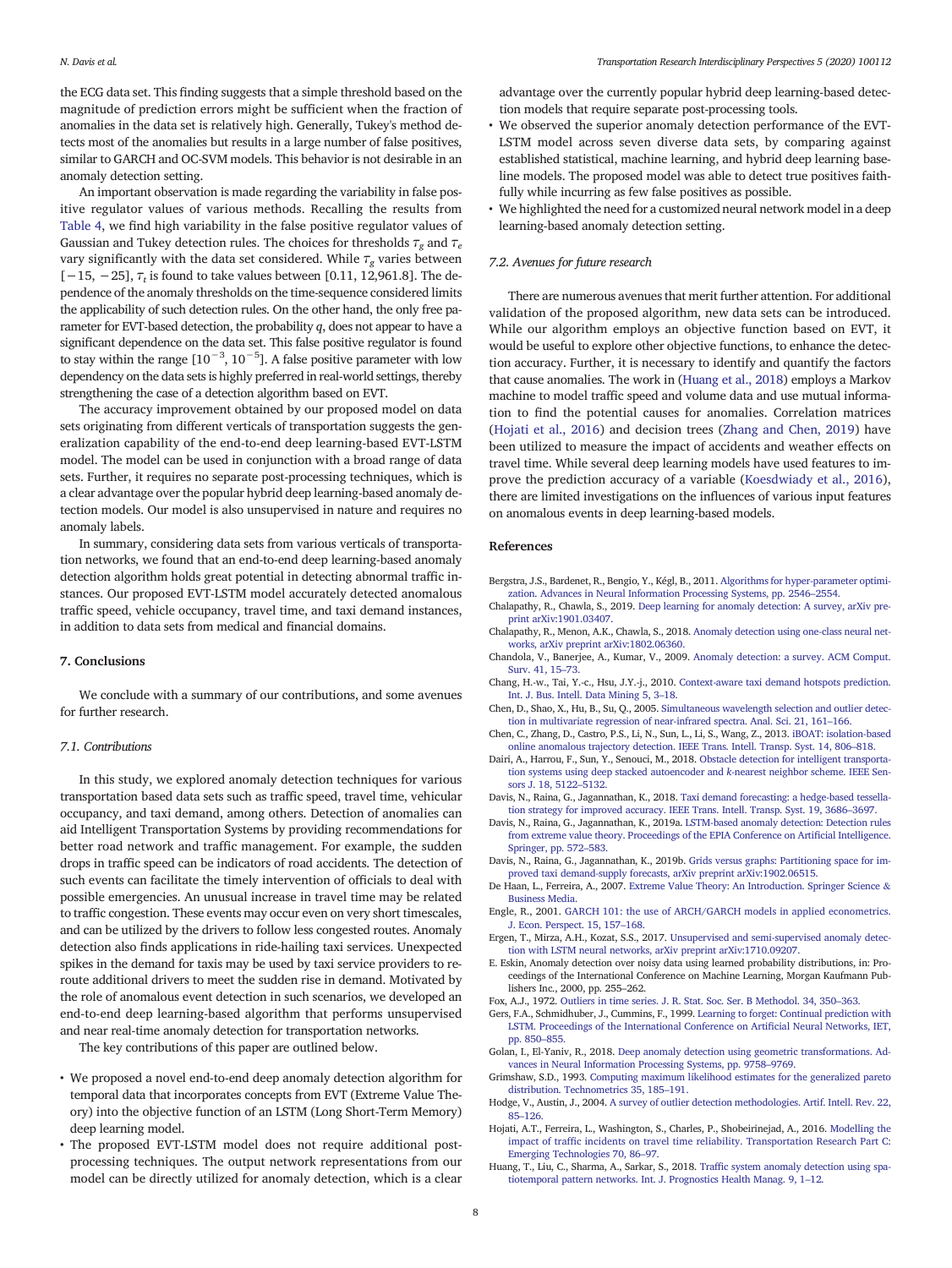- Keogh, E., Lin, J., Fu, A., 2005. Hot sax: Efficiently finding the most unusual time series subsequence. Proceedings of the International Conference on Data Mining, IEEE, pp. 1–8.
- Kingma, D.P., Ba, J., 2014. Adam: A method for stochastic optimization, arXiv preprint arXiv: 1412.6980.
- Koesdwiady, A., Soua, R., Karray, F., 2016. fv. IEEE Trans. Veh. Technol. 65, 9508–9517.
- Kong, X., Song, X., Xia, F., Guo, H., Wang, J., Tolba, A., 2018. LoTAD: long-term traffic anomaly detection based on crowdsourced bus trajectory data. World Wide Web 21, 825–847.
- Li, B., Zhang, D., Sun, L., Chen, C., Li, S., Qi, G., Yang, Q., 2011. Hunting or waiting? Discovering passenger-finding strategies from a large-scale real-world taxi dataset. Proceedings of the International Conference on Pervasive Computing and Communications Workshops. IEEE, pp. 63–68.
- Lippi, M., Bertini, M., Frasconi, P., 2010. Collective traffic forecasting. Proceedings of the Joint European Conference on Machine Learning and Knowledge Discovery in Databases. Springer, pp. 259–273.
- Malhotra, P., Ramakrishnan, A., Anand, G., Vig, L., Agarwal, P., Shroff, G., 2016. LSTM-based encoder-decoder for multi-sensor anomaly detection, arXiv preprint arXiv:1607.00148.
- Markou, I., Rodrigues, F., Pereira, F.C., 2017. Use of taxi-trip data in analysis of demand patterns for detection and explanation of anomalies. Transp. Res. Rec. 2643, 129–138.
- Massey Jr., F.J., 1951. The kolmogorov-smirnov test for goodness of fit. J. Am. Stat. Assoc. 46, 68–78.
- Myung, I.J., 2003. Tutorial on maximum likelihood estimation. J. Math. Psychol. 47, 90–100. N. Y. C. Taxi & Limousine Commission, 2016. TLC trip record data. https://www1.nyc.gov/ site/tlc/about/tlc-trip-record-data.page accessed 2019-10-01.
- Oza, P., Patel, V.M., 2018. One-class convolutional neural network. IEEE Signal Proc. Lett. 26, 277–281.
- Phithakkitnukoon, S., Veloso, M., Bento, C., Biderman, A., Ratti, C., 2010. Taxi-aware map: Identifying and predicting vacant taxis in the city. Proceedings of the International Joint Conference on Ambient Intelligence. Springer, pp. 86–95.
- Ruff, L., Görnitz, N., Deecke, L., Siddiqui, S.A., Vandermeulen, R., Binder, A., Müller, E., Kloft, M., 2018. Deep one-class classification. Proceedings of the International Conference on Machine Learning, pp. 4390–4399.
- Schölkopf, B., Smola, A.J., Bach, F., 2002. Learning with Kernels: Support Vector Machines, Regularization, Optimization, and Beyond. MIT press.
- Siffer, A., Fouque, P.-A., Termier, A., Largouet, C., 2017. Anomaly detection in streams with extreme value theory. Proceedings of the International Conference on Knowledge Discovery and Data Mining. ACM, pp. 1067–1075.
- Singh, A., 2017. Anomaly Detection for Temporal Data Using Long Short-Term Memory, Master's Thesis, KTH Royal Institute of Technology.
- Stephens, M.A., 1974. EDF statistics for goodness of fit and some comparisons. J. Am. Stat. Assoc. 69, 730–737.
- Wang, C., Viswanathan, K., Choudur, L., Talwar, V., Satterfield, W., Schwan, K., 2011. Statistical techniques for online anomaly detection in data centers. Proceedings of the International Symposium on Integrated Network Management and Workshops, IEEE, pp. 385–392.
- Wang, Y., Zhang, D., Liu, Y., Dai, B., Lee, L.H., 2019. Enhancing transportation systems via deep learning: a survey. Transportation Research Part C: Emerging Technologies 19, 144–163.
- Wittmann, M., Kollek, M., Lienkamp, M., 2018. Event-driven anomalies in spatiotemporal taxi passseger demand. Proceedings of the International Conference on Intelligent Transportation Systems. IEEE, pp. 979–984.
- J. Yuan, Y. Zheng, C. Zhang, W. Xie, X. Xie, G. Sun, Y. Huang, T-drive: Driving directions based on taxi trajectories, in: Proceedings of the SIGSPATIAL International Conference on Advances in Geographic Information Systems, ACM, 2010, pp. 99–108.
- Zhang, X., Chen, M., 2019. Quantifying the impact of weather events on travel time and reliability. J. Adv. Transp. 2019, 1–9.
- Y. Zheng, Y. Liu, J. Yuan, X. Xie, Urban computing with taxicabs, in: Proceedings of the International Conference on Ubiquitous Computing, ACM, 2011, pp. 89–98.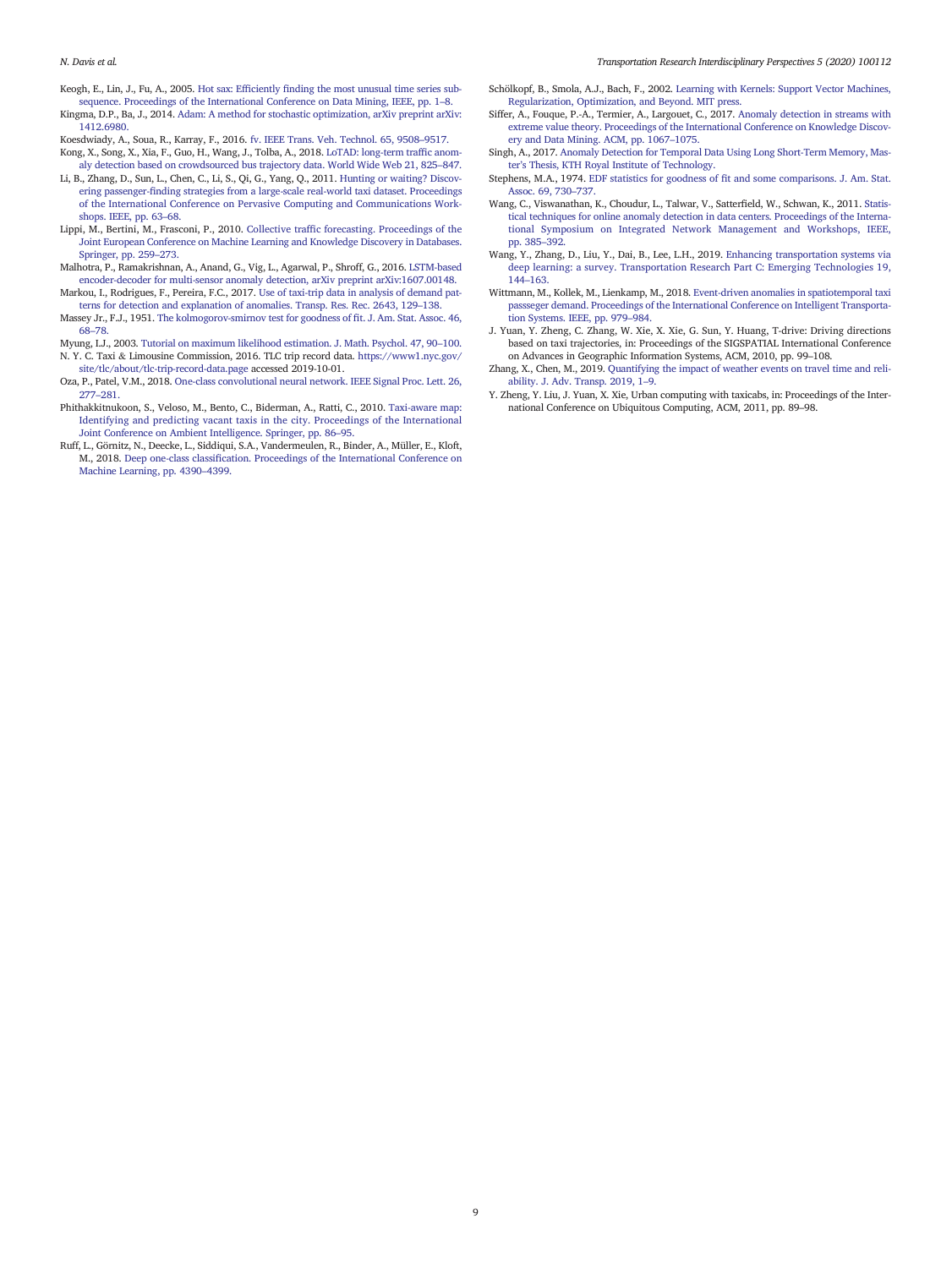# **Update**

**Transportation Research Interdisciplinary Perspectives Volume 9, Issue , March 2021, Page** 

**DOI: https://doi.org/10.1016/j.trip.2021.100308**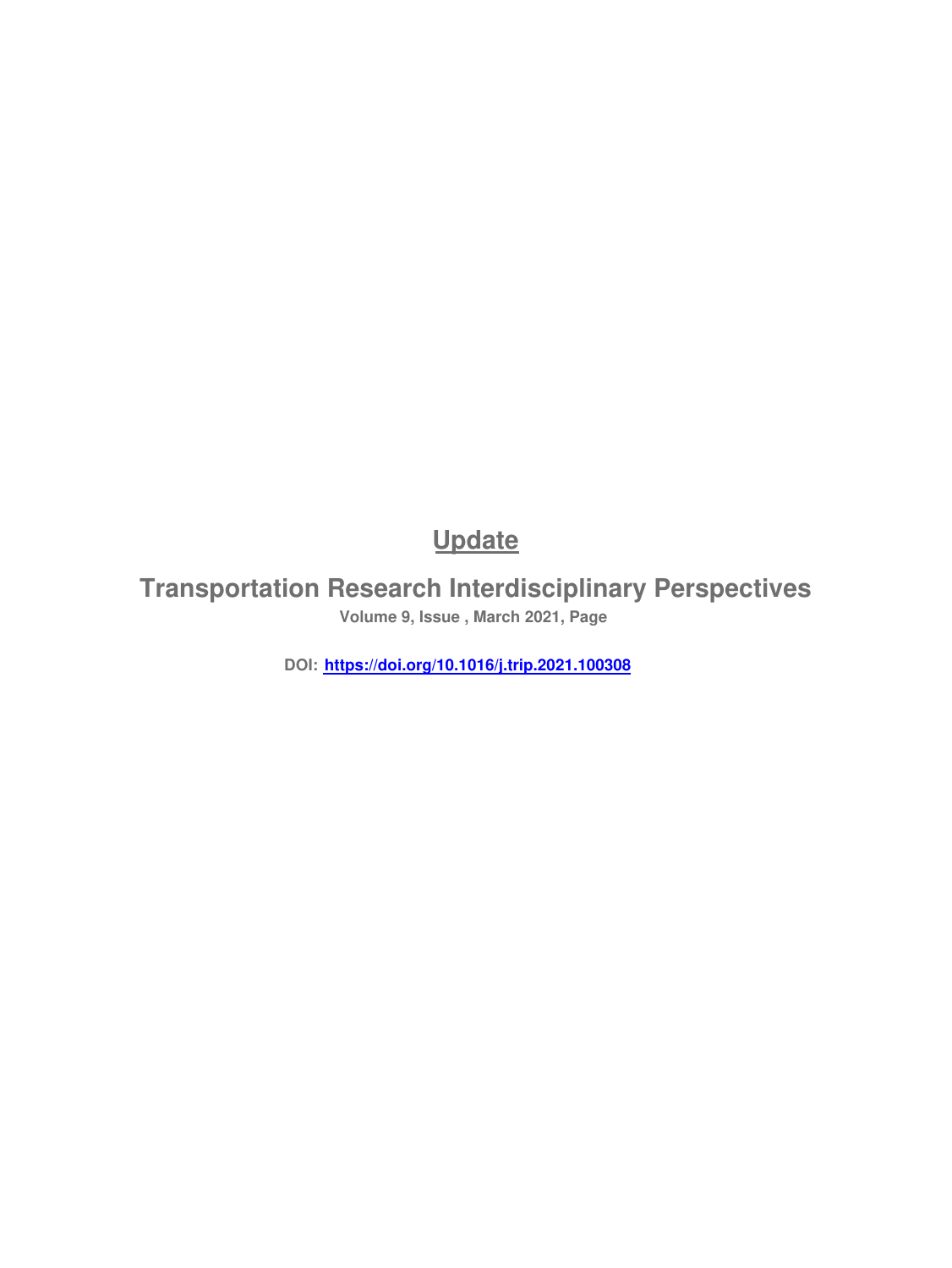Contents lists available at ScienceDirect



Erratum

Transportation Research Interdisciplinary Perspectives

journal homepage: www.elsevier.com/locate/trip



# Erratum regarding missing Declaration of Competing Interest statements in previously published articles



Declaration of Competing Interest statements were not included in the published version of the following articles that appeared in previous issues of "Transportation Research Interdisciplinary Perspectives". The appropriate Declaration/Competing Interest statements,

provided by the Authors, are included below.

1. "Unsafe motorization: A clog in the wheels of sustainable transportation" [Transportation Research Interdisciplinary Perspectives, 2020; Volume 6: 100153] https://doi.org/10.1016/j. trip.2020.100153

Declaration of competing interest: The authors were contacted after publication to request a Declaration of Interest statement.

2. "An exploration of policy knowledge-seeking on high-volume, low-carbon transport: findings from expert interviews in selected African and South-Asian countries" [Transportation Research Interdisciplinary Perspectives, 2020; Volume 5: 100117] https://doi.org/10.1016/j.trip.2020.100117 Declaration of competing interest: The authors were contacted after publication to request a Declaration of Interest statement.

3. "Agent-based vulnerability assessment at airport security checkpoints: A case study on security operator behavior" [Transportation Research Interdisciplinary Perspectives, 2020; Volume 5: 100139] https://doi.org/10.1016/j.trip.2020.100139 Declaration of competing interest: The authors were contacted after publication to request a Declaration of Interest statement.

4. "The effect of COVID-19 and subsequent social distancing on travel behavior" [Transportation Research Interdisciplinary Perspectives, 2020; Volume 5: 100121] https://doi.org/10.1016/j. trip.2020.100121

Declaration of competing interest: The authors were contacted after publication to request a Declaration of Interest statement.

5. "Air quality and fossil fuel driven transportation in the Metropolitan Area of São Paulo" [Transportation Research Interdisciplinary Perspectives, 2020; Volume 5: 100137] https://doi.org/10.1016/j.trip.2020.100137

Declaration of competing interest: The authors were contacted after publication to request a Declaration of Interest statement. 6. "The ultimate smart mobility combination for sustainable transport? A case study on shared electric automated mobility initiatives in the Netherlands" [Transportation Research Interdisciplinary Perspectives, 2020; Volume 5: 100129] https://doi.org/10.1016/j.trip.2020.100129

Declaration of competing interest: The authors were contacted after publication to request a Declaration of Interest statement.

7. "A framework for end-to-end deep learning-based anomaly detection in transportation networks" [Transportation Research Interdisciplinary Perspectives, 2020; Volume 5: 100112] https://doi.org/10.1016/j.trip.2020.100112 Declaration of competing interest: The authors were contacted

after publication to request a Declaration of Interest statement.

8. "Ethical decision making behind the wheel – A driving simulator study" [Transportation Research Interdisciplinary Perspectives, 2020; Volume 5: 100147] https://doi.org/10.1016/j. trip.2020.100147

Declaration of competing interest: The authors were contacted after publication to request a Declaration of Interest statement.

9. "Population size and transport company efficiency – Evidence from Czech Republic" [Transportation Research Interdisciplinary Perspectives, 2020; Volume 6: 100145] https://doi. org/10.1016/j.trip.2020.100145

Declaration of competing interest: The authors were contacted after publication to request a Declaration of Interest statement.

10. "Toward sustainable travel: An analysis of campus bikeshare use" [Transportation Research Interdisciplinary Perspectives, 2020; Volume 6: 100162] https://doi.org/10.1016/j.trip. 2020.100162

Declaration of competing interest: The authors were contacted after publication to request a Declaration of Interest statement.

11. "Responsible Transport: A post-COVID agenda for transport policy and practice" [Transportation Research Interdisciplinary Perspectives, 2020; Volume 6: 100151] https://doi.org/10. 1016/j.trip.2020.100151

Declaration of competing interest: The authors were contacted after publication to request a Declaration of Interest statement.

Available online 15 February 2021

2590-1982/© 2021 Published by Elsevier Ltd.

This is an open access article under the CC BY-NC-ND license (http://creativecommons.org/licenses/by-nc-nd/4.0/).

DOI of original article: https://doi.org/10.1016/j.trip.2020.100147. https://doi.org/10.1016/j.trip.2020.100144. https://doi.org/10.1016/j.trip.2020.100153. https://doi.org/ 10.1016/j.trip.2020.100142. https://doi.org/10.1016/j.trip.2019.100060. https://doi.org/10.1016/j.trip.2020.100123. https://doi.org/10.1016/j.trip.2020.100139. https://doi. org/10.1016/j.trip.2020.100112. https://doi.org/10.1016/j.trip.2020.100154. https://doi.org/10.1016/j.trip.2020.100117. https://doi.org/10.1016/j.trip.2020.100121. https:// doi.org/10.1016/j.trip.2020.100145. https://doi.org/10.1016/j.trip.2020.100162. https://doi.org/10.1016/j.trip.2020.100151. https://doi.org/10.1016/j.trip.2020.100118. https://doi.org/10.1016/j.trip.2020.100109. https://doi.org/10.1016/j.trip.2020.100159. https://doi.org/10.1016/j.trip.2020.100137. https://doi.org/10.1016/j. trip.2020.100129. https://doi.org/10.1016/j.trip.2020.100150. https://doi.org/10.1016/j.trip.2020.100110. https://doi.org/10.1016/j.trip.2020.100136.